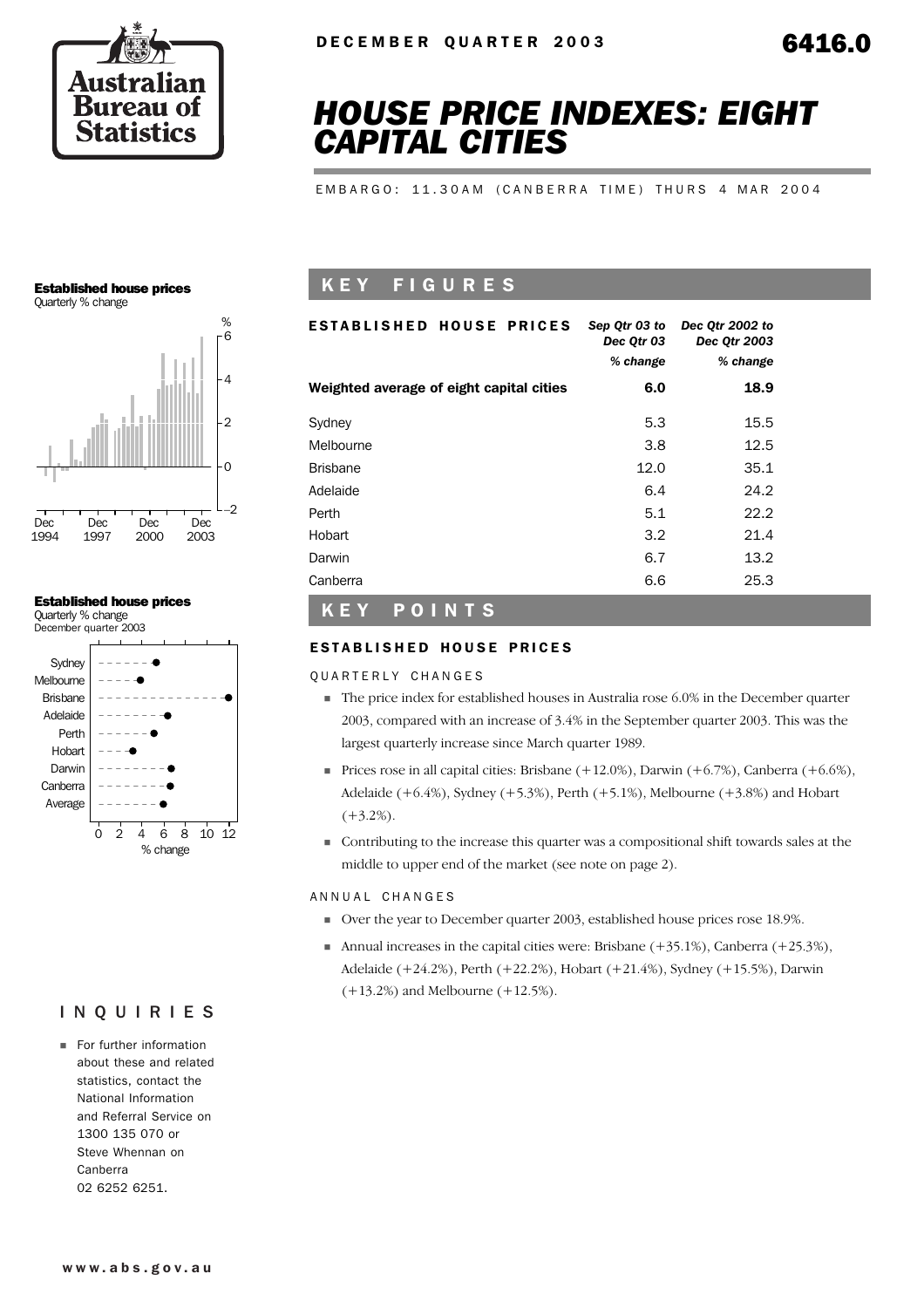#### NOTES

| FORTHCOMING ISSUES    | <b>ISSUE</b> (Quarter)              | <b>RELEASE DATE</b> |
|-----------------------|-------------------------------------|---------------------|
|                       | March 2004                          | 3 June 2004         |
|                       | June 2004                           | 2 September 2004    |
|                       | $- -$                               | .                   |
| CHANGES IN THIS ISSUE | There are no changes in this issue. |                     |

COMPOSITIONAL CHANGE IN ESTABLISHED HOUSE PRICE INDEX IN DECEMBER QUARTER 2003

As noted in paragraph 8 of the Explanatory Notes of this publication, movements in the average price of established houses derived from sales data in each period can be influenced by compositional changes. That is, the prices from one period to the next can relate to houses of different quality and there may be price index movements resulting from a greater or lesser number of transactions at the upper or lower end of the market. It appears that this has been a significant factor in the increase in the established house price index in the December quarter 2003.

Analysis of recent sales data indicates that, in most capital cities, the number of transactions of properties at the lower end of the market in the December quarter 2003 has decreased compared with the September quarter 2003, while the number of transactions of properties at the middle to upper end of the market has increased over this period.

Industry analysts have indicated there is still strong demand for houses in the middle to upper end of the market, which is being influenced by existing home owners looking to upgrade to higher priced homes. In conjunction with this, there has been a gradual reduction in the number of housing finance commitments by first home buyers as a proportion of the total number of housing finance commitments in most States and Territories over the past twelve months. (Housing finance commitments data is published monthly in *Housing Finance for Owner Occupation, Australia* (cat. no. 5609.0).) First home buyers typically enter the housing market at the lower end.

Dennis Trewin Australian Statistician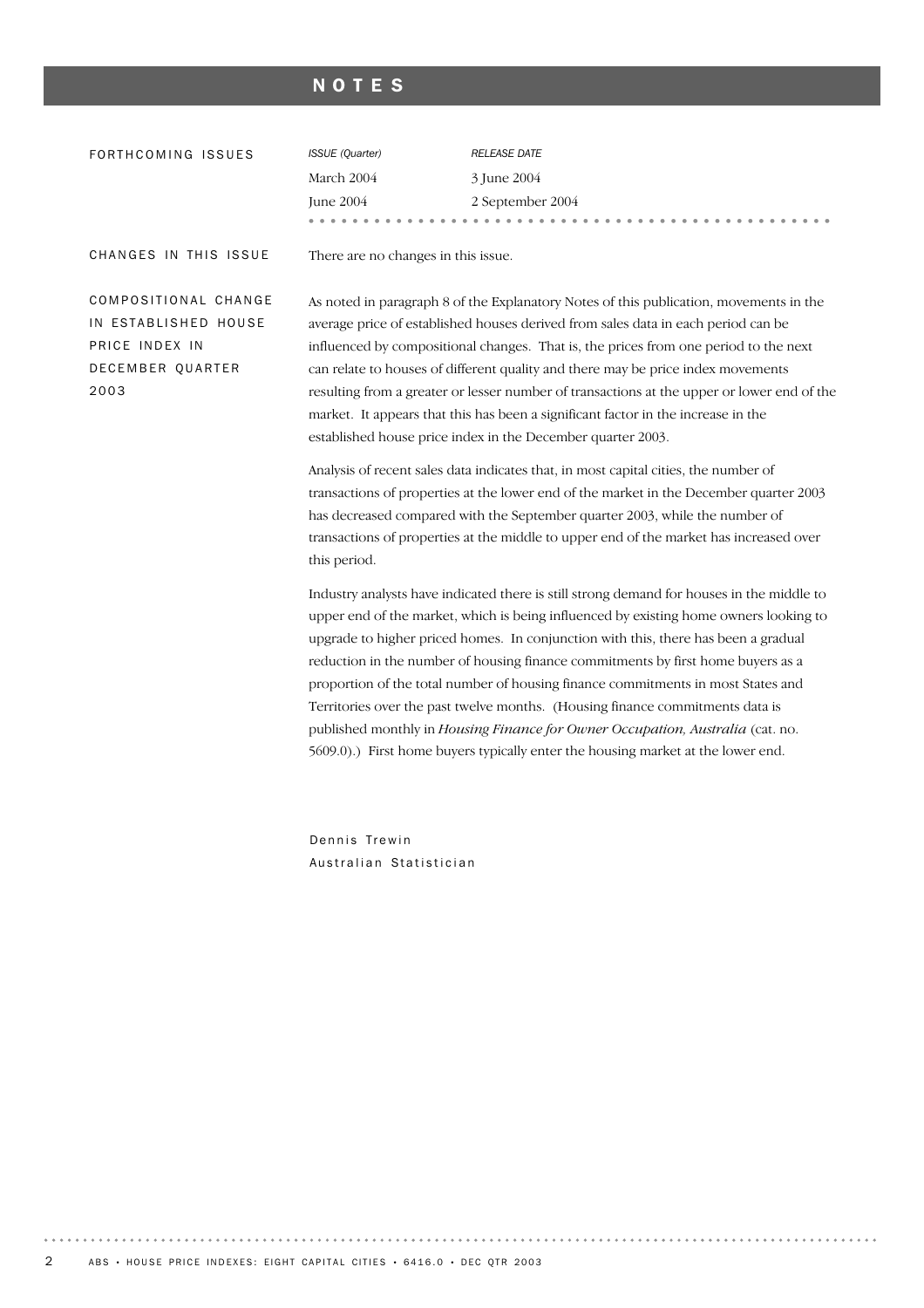|           |        |           |                 |          |       |        |        |          | Weighted<br>average<br>of eight<br>capital |
|-----------|--------|-----------|-----------------|----------|-------|--------|--------|----------|--------------------------------------------|
| Period    | Sydney | Melbourne | <b>Brisbane</b> | Adelaide | Perth | Hobart | Darwin | Canberra | cities                                     |
|           |        |           |                 |          |       |        |        |          |                                            |
| 2000-01   | 163.8  | 159.1     | 149.4           | 131.1    | 133.9 | 134.2  | 198.7  | 149.1    | 152.8                                      |
| 2001-02   | 192.2  | 193.7     | 169.8           | 150.1    | 145.5 | 140.1  | 204.2  | 173.1    | 178.0                                      |
| 2002-03   | 233.0  | 216.4     | 211.8           | 182.6    | 164.4 | 157.1  | 218.2  | 207.2    | 209.9                                      |
| 2000      |        |           |                 |          |       |        |        |          |                                            |
| June      | 158.4  | 151.6     | 144.3           | 126.9    | 129.9 | 134.2  | 199.5  | 142.0    | 147.3                                      |
| September | 162.3  | 143.6     | 146.5           | 127.6    | 130.2 | 134.3  | 197.3  | 143.4    | 147.1                                      |
| December  | 160.4  | 157.5     | 149.3           | 127.2    | 132.9 | 133.7  | 196.8  | 146.4    | 150.6                                      |
| 2001      |        |           |                 |          |       |        |        |          |                                            |
| March     | 163.9  | 161.8     | 149.7           | 133.1    | 135.1 | 133.8  | 199.3  | 150.5    | 153.9                                      |
| June      | 168.4  | 173.3     | 151.9           | 136.5    | 137.2 | 135.1  | 201.5  | 156.0    | 159.4                                      |
| September | 179.1  | 187.2     | 154.5           | 140.7    | 139.1 | 134.9  | 198.3  | 161.1    | 167.7                                      |
| December  | 188.0  | 189.9     | 163.8           | 146.5    | 143.1 | 138.3  | 203.4  | 171.3    | 174.0                                      |
| 2002      |        |           |                 |          |       |        |        |          |                                            |
| March     | 196.7  | 191.4     | 176.8           | 153.4    | 147.8 | 142.1  | 207.0  | 177.8    | 180.6                                      |
| June      | 204.9  | 206.2     | 184.2           | 159.7    | 152.0 | 144.9  | 208.0  | 182.1    | 189.5                                      |
| September | 216.7  | 207.3     | 193.8           | 168.7    | 155.8 | 148.9  | 213.6  | 190.9    | 196.7                                      |
| December  | 230.2  | 213.6     | 205.2           | 177.4    | 159.7 | 150.8  | 212.7  | 202.1    | 206.1                                      |
| 2003      |        |           |                 |          |       |        |        |          |                                            |
| March     | 237.8  | 217.7     | 215.6           | 185.0    | 166.0 | 160.9  | 222.6  | 210.5    | 213.1                                      |
| June      | 247.1  | 226.9     | 232.6           | 199.1    | 176.0 | 167.9  | 223.8  | 225.4    | 223.8                                      |
| September | 252.5  | 231.3     | 247.6           | 207.2    | 185.7 | 177.4  | 225.6  | 237.5    | 231.3                                      |
| December  | 265.9  | 240.2     | 277.2           | 220.4    | 195.2 | 183.0  | 240.7  | 253.2    | 245.1                                      |
|           |        |           |                 |          |       |        |        |          | 0.0.0                                      |

(a) Base of each index  $1989-90 = 100.0$ .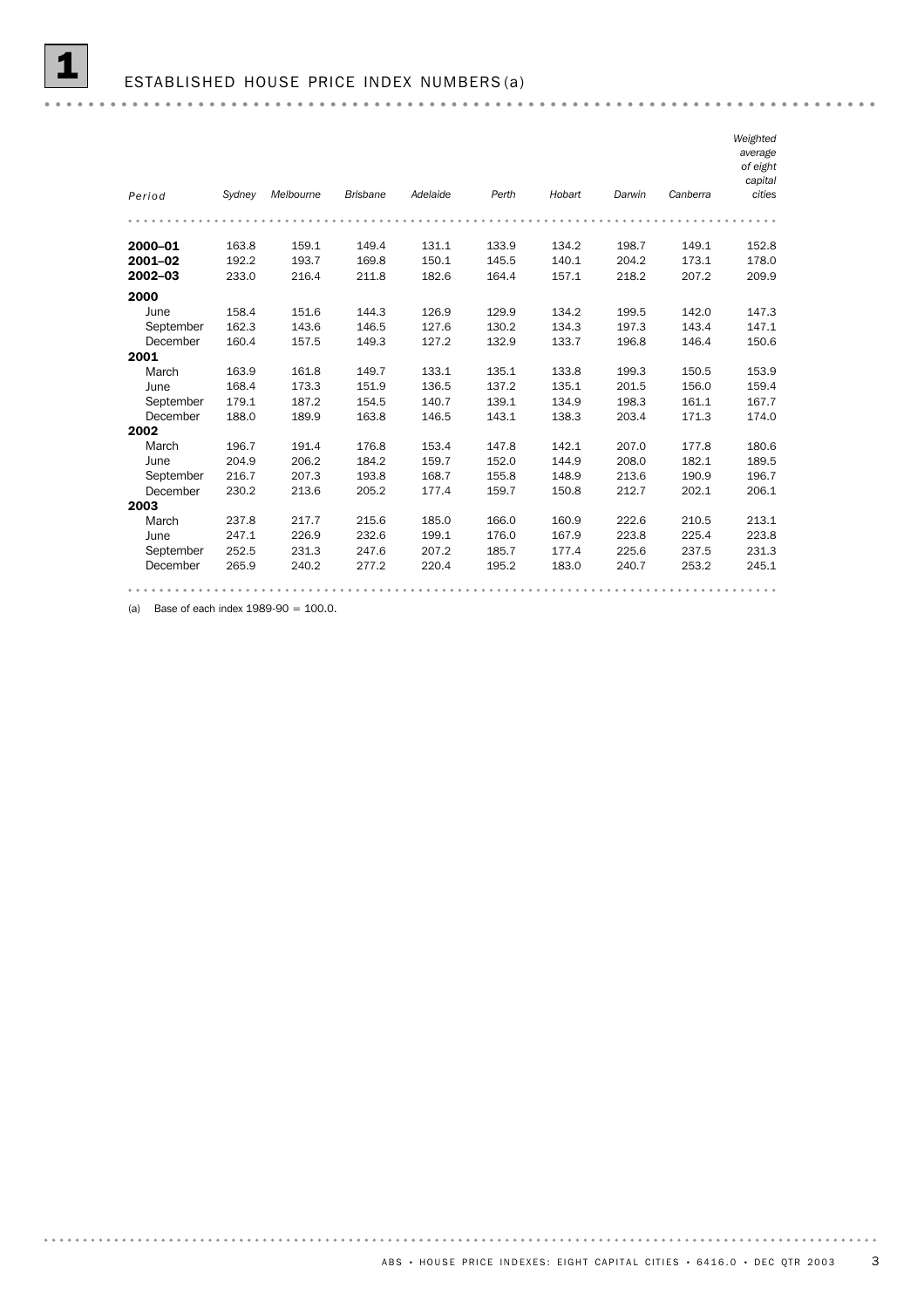|                       |            |                                                                 |                 |                                           |              |               |               |            | Weighted<br>average<br>of eight<br>capital |
|-----------------------|------------|-----------------------------------------------------------------|-----------------|-------------------------------------------|--------------|---------------|---------------|------------|--------------------------------------------|
| Period                | Sydney     | Melbourne                                                       | <b>Brisbane</b> | Adelaide                                  | Perth        | Hobart        | Darwin        | Canberra   | cities                                     |
|                       |            | PERCENTAGE CHANGE (from previous financial year)                |                 |                                           |              |               |               |            |                                            |
| 2000-01               | 7.0        | 10.0                                                            | 5.1             | 6.4                                       | 6.4          | 4.0           | $-0.3$        | 8.8        | 7.4                                        |
| 2001-02               | 17.3       | 21.7                                                            | 13.7            | 14.5                                      | 8.7          | 4.4           | 2.8           | 16.1       | 16.5                                       |
| 2002-03               | 21.2       | 11.7                                                            | 24.7            | 21.7                                      | 13.0         | 12.1          | 6.9           | 19.7       | 17.9                                       |
|                       |            |                                                                 |                 | .                                         |              |               |               |            |                                            |
|                       |            | PERCENTAGE CHANGE (from corresponding quarter of previous year) |                 |                                           |              |               |               |            |                                            |
| 2000                  |            |                                                                 |                 |                                           |              |               |               |            |                                            |
| June                  | 11.1       | 13.7                                                            | 2.1             | 8.9                                       | 7.0          | 8.6           | 2.3           | 9.7        | 9.7                                        |
| September             | 11.3       | 4.5                                                             | 3.6             | 6.2                                       | 7.1          | 7.2           |               | 10.6       | 7.5                                        |
| December              | 5.9        | 9.7                                                             | 5.5             | 4.3                                       | 6.1          | 4.6           | $-1.1$        | 7.6        | 6.6                                        |
| 2001                  |            |                                                                 |                 |                                           |              |               |               |            |                                            |
| March                 | 4.7        | 11.1                                                            | 5.9             | 7.7                                       | 6.6          | 4.0           | $-0.8$        | 7.5        | 6.9                                        |
| June                  | 6.3        | 14.3                                                            | 5.3             | 7.6                                       | 5.6          | 0.7           | 1.0           | 9.9        | 8.2                                        |
| September             | 10.4       | 30.4                                                            | 5.5             | 10.3                                      | 6.8          | 0.4           | 0.5           | 12.3       | 14.0                                       |
| December              | 17.2       | 20.6                                                            | 9.7             | 15.2                                      | 7.7          | 3.4           | 3.4           | 17.0       | 15.5                                       |
| 2002                  |            |                                                                 |                 |                                           |              |               |               |            |                                            |
| March                 | 20.0       | 18.3                                                            | 18.1            | 15.3                                      | 9.4          | 6.2           | 3.9           | 18.1       | 17.3                                       |
| June                  | 21.7       | 19.0                                                            | 21.3            | 17.0                                      | 10.8         | 7.3           | 3.2           | 16.7       | 18.9                                       |
| September             | 21.0       | 10.7                                                            | 25.4            | 19.9                                      | 12.0<br>11.6 | 10.4<br>9.0   | 7.7<br>4.6    | 18.5       | 17.3                                       |
| December<br>2003      | 22.4       | 12.5                                                            | 25.3            | 21.1                                      |              |               |               | 18.0       | 18.4                                       |
| March                 | 20.9       | 13.7                                                            | 21.9            | 20.6                                      | 12.3         | 13.2          | 7.5           | 18.4       | 18.0                                       |
| June                  | 20.6       | 10.0                                                            | 26.3            | 24.7                                      | 15.8         | 15.9          | 7.6           | 23.8       | 18.1                                       |
| September             | 16.5       | 11.6                                                            | 27.8            | 22.8                                      | 19.2         | 19.1          | 5.6           | 24.4       | 17.6                                       |
| December              | 15.5       | 12.5                                                            | 35.1            | 24.2                                      | 22.2         | 21.4          | 13.2          | 25.3       | 18.9                                       |
|                       |            |                                                                 |                 |                                           |              |               |               |            |                                            |
|                       |            |                                                                 |                 | PERCENTAGE CHANGE (from previous quarter) |              |               |               |            |                                            |
|                       |            |                                                                 |                 |                                           |              |               |               |            |                                            |
| 2000                  |            |                                                                 |                 |                                           |              |               |               |            |                                            |
| June                  | 1.2        | 4.0                                                             | 2.1             | 2.7                                       | 2.5          | 4.4           | $-0.7$        | 1.4        | 2.4                                        |
| September             | 2.5        | $-5.3$                                                          | 1.5             | 0.6                                       | 0.2          | 0.1           | $-1.1$        | 1.0        | $-0.1$                                     |
| December              | $-1.2$     | 9.7                                                             | 1.9             | $-0.3$                                    | 2.1          | $-0.4$        | $-0.3$        | 2.1        | 2.4                                        |
| 2001                  |            |                                                                 |                 |                                           |              |               |               |            |                                            |
| March                 | 2.2        | 2.7                                                             | 0.3             | 4.6                                       | 1.7          | 0.1           | 1.3           | 2.8        | 2.2                                        |
| June                  | 2.7        | 7.1                                                             | 1.5<br>1.7      | 2.6<br>3.1                                | 1.6          | 1.0<br>$-0.1$ | 1.1           | 3.7<br>3.3 | 3.6<br>5.2                                 |
| September<br>December | 6.4<br>5.0 | 8.0<br>1.4                                                      | 6.0             | 4.1                                       | 1.4<br>2.9   | 2.5           | $-1.6$<br>2.6 | 6.3        | 3.8                                        |
| 2002                  |            |                                                                 |                 |                                           |              |               |               |            |                                            |
| March                 | 4.6        | $0.8\,$                                                         | 7.9             | 4.7                                       | 3.3          | 2.7           | 1.8           | $3.8\,$    | $3.8\,$                                    |
| June                  | 4.2        | 7.7                                                             | 4.2             | 4.1                                       | 2.8          | 2.0           | 0.5           | 2.4        | 4.9                                        |
| September             | 5.8        | 0.5                                                             | 5.2             | 5.6                                       | 2.5          | 2.8           | 2.7           | 4.8        | 3.8                                        |
| December              | 6.2        | $3.0\,$                                                         | 5.9             | 5.2                                       | 2.5          | 1.3           | $-0.4$        | 5.9        | 4.8                                        |
| 2003                  |            |                                                                 |                 |                                           |              |               |               |            |                                            |
| March                 | 3.3        | 1.9                                                             | 5.1             | 4.3                                       | $3.9\,$      | 6.7           | 4.7           | 4.2        | 3.4                                        |
| June                  | 3.9        | 4.2                                                             | 7.9             | 7.6                                       | 6.0          | 4.4           | 0.5           | 7.1        | 5.0                                        |
| September             | 2.2        | 1.9                                                             | 6.4             | 4.1                                       | 5.5          | 5.7           | 0.8           | 5.4        | 3.4                                        |
| December              | 5.3        | 3.8                                                             | 12.0            | 6.4                                       | 5.1          | 3.2           | 6.7           | 6.6        | 6.0                                        |
|                       |            |                                                                 |                 |                                           |              |               |               |            |                                            |

— nil or rounded to zero (including null cells)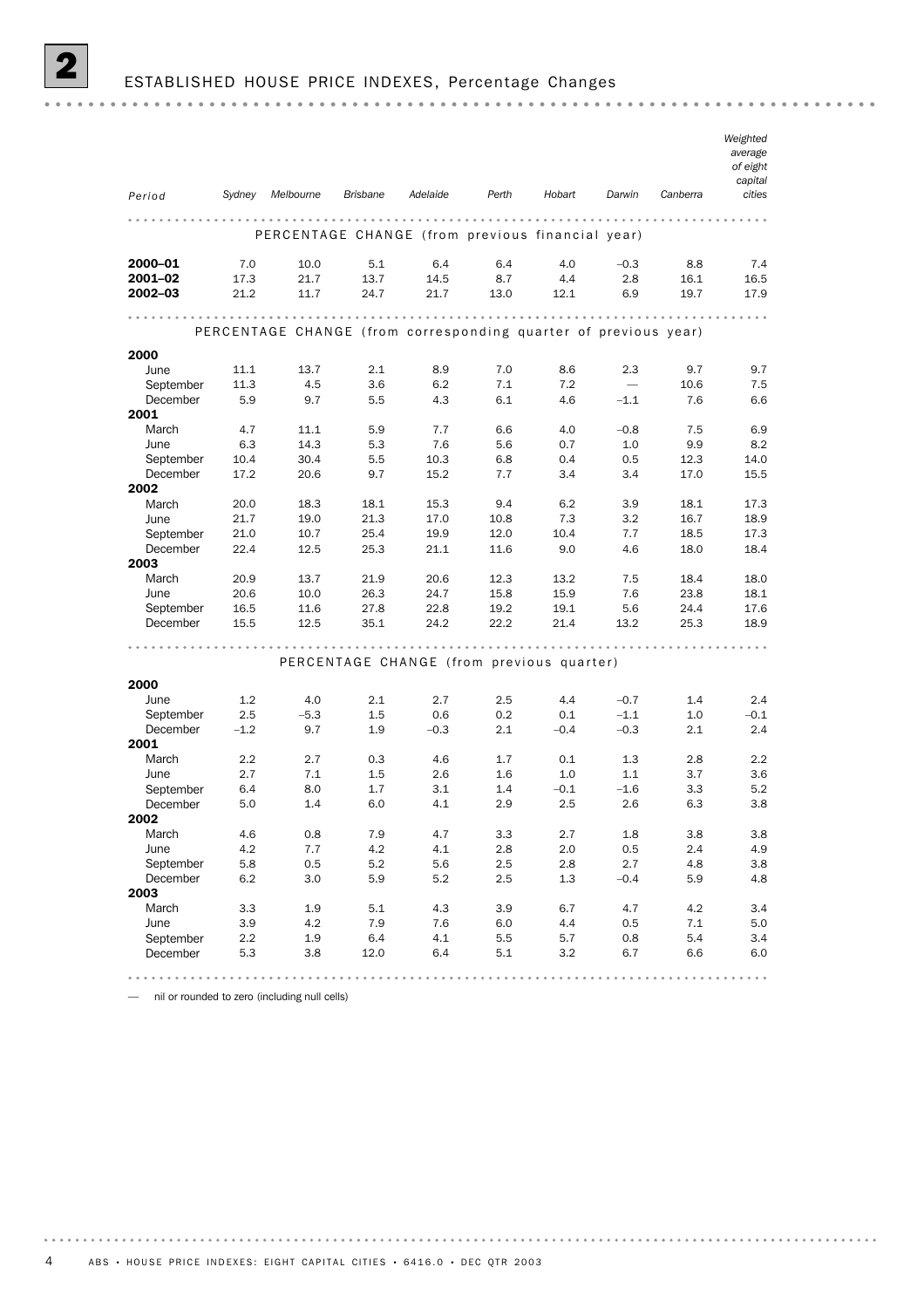|           |        |           |                 |          |       |        |        |          | Weighted<br>average<br>of eight<br>capital |
|-----------|--------|-----------|-----------------|----------|-------|--------|--------|----------|--------------------------------------------|
| Period    | Sydney | Melbourne | <b>Brisbane</b> | Adelaide | Perth | Hobart | Darwin | Canberra | cities                                     |
|           |        |           |                 |          |       |        |        |          |                                            |
| 2000-01   | 138.4  | 136.9     | 132.0           | 141.9    | 126.2 | 140.7  | 156.8  | 153.5    | 134.9                                      |
| 2001-02   | 141.3  | 142.1     | 133.5           | 148.2    | 128.8 | 145.1  | 158.5  | 161.3    | 138.1                                      |
| 2002-03   | 145.2  | 147.2     | 142.9           | 155.9    | 132.9 | 158.5  | 167.2  | 171.4    | 144.1                                      |
| 2000      |        |           |                 |          |       |        |        |          |                                            |
| June      | 125.6  | 124.8     | 120.2           | 130.4    | 115.6 | 127.9  | 144.6  | 136.1    | 122.9                                      |
| September | 137.8  | 135.7     | 131.4           | 141.7    | 126.3 | 140.3  | 157.6  | 151.6    | 134.3                                      |
| December  | 138.3  | 136.4     | 132.8           | 140.6    | 125.9 | 140.3  | 157.6  | 152.5    | 134.8                                      |
| 2001      |        |           |                 |          |       |        |        |          |                                            |
| March     | 138.2  | 138.0     | 132.5           | 141.8    | 125.8 | 140.5  | 156.7  | 153.5    | 135.1                                      |
| June      | 139.1  | 137.6     | 131.4           | 143.4    | 126.9 | 141.8  | 155.1  | 156.5    | 135.4                                      |
| September | 139.8  | 140.0     | 131.8           | 144.9    | 127.7 | 142.7  | 155.3  | 157.9    | 136.4                                      |
| December  | 140.9  | 142.6     | 132.1           | 147.5    | 128.5 | 143.4  | 156.8  | 160.8    | 137.6                                      |
| 2002      |        |           |                 |          |       |        |        |          |                                            |
| March     | 141.4  | 142.4     | 133.9           | 149.3    | 129.2 | 144.6  | 159.2  | 161.8    | 138.5                                      |
| June      | 142.9  | 143.4     | 136.0           | 151.2    | 129.6 | 149.7  | 162.5  | 164.8    | 139.9                                      |
| September | 143.6  | 143.9     | 139.1           | 153.6    | 130.3 | 152.5  | 164.5  | 166.5    | 141.3                                      |
| December  | 144.3  | 144.9     | 141.0           | 155.5    | 131.6 | 154.4  | 164.5  | 168.6    | 142.5                                      |
| 2003      |        |           |                 |          |       |        |        |          |                                            |
| March     | 146.1  | 148.1     | 143.0           | 156.7    | 133.1 | 161.2  | 169.7  | 172.1    | 144.7                                      |
| June      | 146.9  | 151.8     | 148.6           | 157.9    | 136.6 | 165.7  | 169.9  | 178.3    | 147.9                                      |
| September | 148.7  | 152.5     | 155.5           | 160.7    | 140.9 | 166.7  | 170.0  | 184.6    | 151.2                                      |
| December  | 150.0  | 152.2     | 161.1           | 164.9    | 143.8 | 168.9  | 175.1  | 186.7    | 153.7                                      |
|           |        |           |                 |          |       |        |        |          |                                            |

(a) Base of each index  $1989-90 = 100.0$ .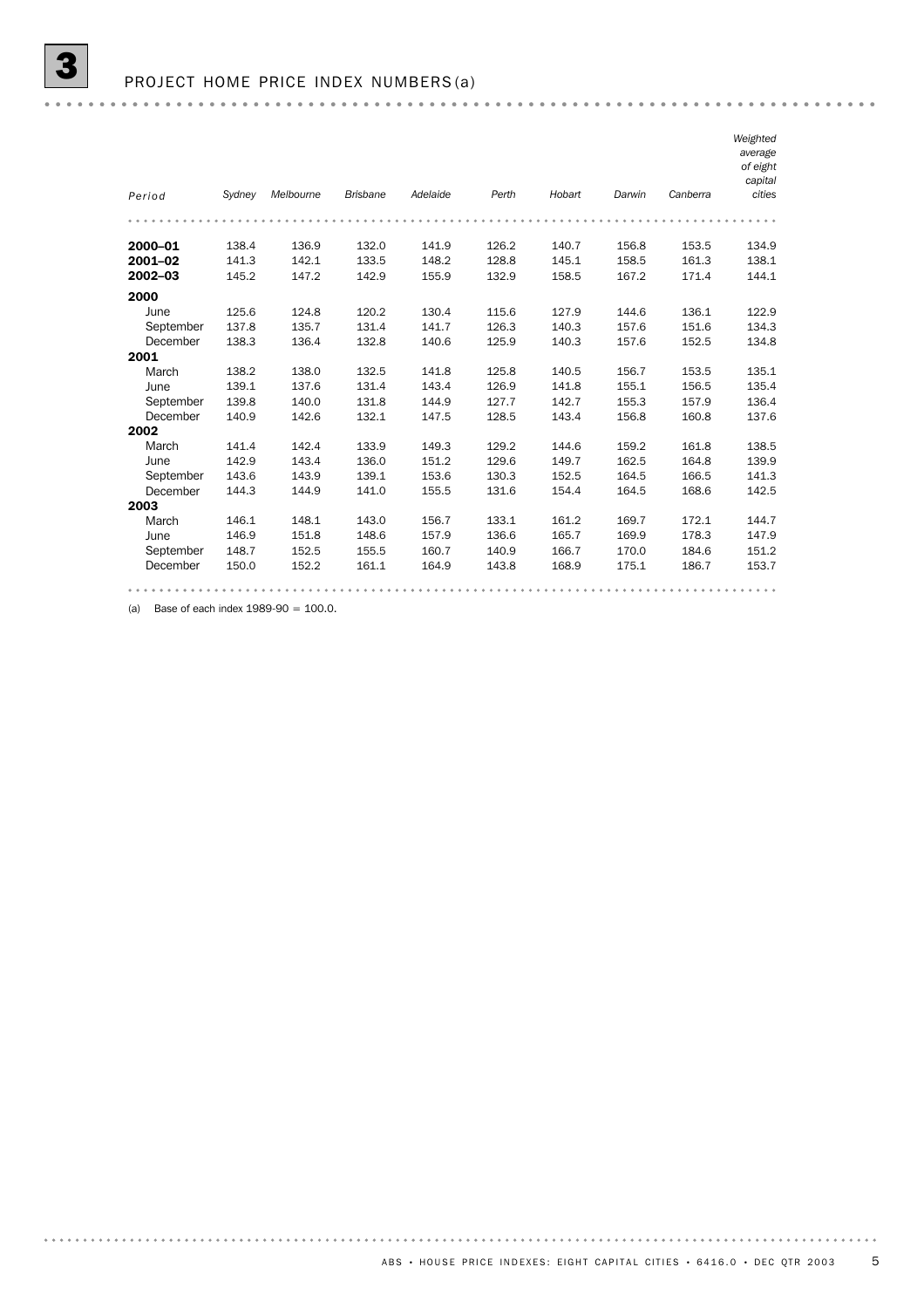

## PROJECT HOME PRICE INDEXES, Percentage Changes

| Period                | Sydney     | Melbourne                                                       | <b>Brisbane</b> | Adelaide   | Perth      | Hobart                                    | Darwin     | Canberra   | Weighted<br>average<br>of eight<br>capital<br>cities |
|-----------------------|------------|-----------------------------------------------------------------|-----------------|------------|------------|-------------------------------------------|------------|------------|------------------------------------------------------|
|                       |            | PERCENTAGE CHANGE (from previous financial year)                |                 |            |            |                                           |            |            |                                                      |
| 2000-01               | 12.4       | 12.2                                                            | 11.7            | 11.6       | 9.9        | 11.5                                      | 9.5        | 16.4       | 11.8                                                 |
| 2001-02               | 2.1        | 3.8                                                             | 1.1             | 4.4        | 2.1        | 3.1                                       | 1.1        | 5.1        | 2.4                                                  |
| $2002 - 03$           | 2.8        | 3.6                                                             | 7.0             | 5.2        | 3.2        | 9.2                                       | 5.5        | 6.3        | 4.3                                                  |
|                       |            |                                                                 |                 |            |            |                                           |            |            |                                                      |
|                       |            | PERCENTAGE CHANGE (from corresponding quarter of previous year) |                 |            |            |                                           |            |            |                                                      |
| 2000                  |            |                                                                 |                 |            |            |                                           |            |            |                                                      |
| June                  | 7.4        | 8.5                                                             | 4.9             | 8.8        | 7.5        | 3.7                                       | 2.8        | 8.8        | 7.1                                                  |
| September             | 15.3       | 15.5                                                            | 14.3            | 16.4       | 13.3       | 13.1                                      | 11.4       | 19.1       | 14.8                                                 |
| December<br>2001      | 12.6       | 12.3                                                            | 13.1            | 11.0       | 8.3        | 11.9                                      | 10.0       | 17.1       | 11.8                                                 |
| March                 | 10.9       | 11.0                                                            | 10.4            | 9.1        | 8.7        | 10.2                                      | 9.4        | 14.6       | 10.4                                                 |
| June                  | 10.7       | 10.3                                                            | 9.3             | 10.0       | 9.8        | 10.9                                      | 7.3        | 15.0       | 10.2                                                 |
| September             | 1.5        | 3.2                                                             | 0.3             | 2.3        | 1.1        | 1.7                                       | $-1.5$     | 4.2        | 1.6                                                  |
| December              | 1.9        | 4.5                                                             | $-0.5$          | 4.9        | 2.1        | 2.2                                       | $-0.5$     | 5.4        | 2.1                                                  |
| 2002                  |            |                                                                 |                 |            |            |                                           |            |            |                                                      |
| March                 | 2.3        | 3.2                                                             | 1.1             | 5.3        | 2.7        | 2.9                                       | 1.6        | 5.4        | 2.5                                                  |
| June                  | 2.7        | 4.2                                                             | 3.5             | 5.4        | 2.1        | 5.6                                       | 4.8        | 5.3        | 3.3                                                  |
| September             | 2.7        | 2.8                                                             | 5.5             | 6.0        | 2.0        | 6.9                                       | 5.9        | 5.4        | 3.6                                                  |
| December              | 2.4        | 1.6                                                             | 6.7             | 5.4        | 2.4        | 7.7                                       | 4.9        | 4.9        | 3.6                                                  |
| 2003                  |            |                                                                 |                 |            |            |                                           |            |            |                                                      |
| March                 | 3.3        | 4.0                                                             | 6.8             | 5.0        | 3.0        | 11.5                                      | 6.6        | 6.4        | 4.5                                                  |
| June                  | 2.8        | 5.9                                                             | 9.3             | 4.4        | 5.4        | 10.7                                      | 4.6        | 8.2        | 5.7                                                  |
| September             | 3.6        | 6.0                                                             | 11.8            | 4.6        | 8.1        | 9.3                                       | 3.3        | 10.9       | 7.0                                                  |
| December              | 4.0        | 5.0                                                             | 14.3            | 6.0        | 9.3        | 9.4                                       | 6.4        | 10.7       | 7.9                                                  |
|                       |            |                                                                 |                 |            |            | .                                         |            |            |                                                      |
|                       |            |                                                                 |                 |            |            | PERCENTAGE CHANGE (from previous quarter) |            |            |                                                      |
| 2000                  |            |                                                                 |                 |            |            |                                           |            |            |                                                      |
| June                  | 0.8        | 0.4                                                             | 0.2             | 0.3        | $-0.1$     | 0.3                                       | 0.9        | 1.6        | 0.4                                                  |
| September             | 9.7        | 8.7                                                             | 9.3             | 8.7        | 9.3        | 9.7                                       | 9.0        | 11.4       | 9.3                                                  |
| December              | 0.4        | 0.5                                                             | 1.1             | $-0.8$     | $-0.3$     | $\overline{\phantom{m}}$                  |            | 0.6        | 0.4                                                  |
| 2001                  |            |                                                                 |                 |            |            |                                           |            |            |                                                      |
| March                 | $-0.1$     | 1.2                                                             | $-0.2$          | 0.9        | $-0.1$     | 0.1                                       | $-0.6$     | 0.7        | 0.2                                                  |
| June                  | 0.7        | $-0.3$                                                          | $-0.8$          | 1.1        | 0.9        | 0.9                                       | $-1.0$     | 2.0        | 0.2                                                  |
| September             | 0.5        | 1.7                                                             | 0.3             | 1.0        | 0.6        | 0.6                                       | 0.1        | 0.9        | 0.7                                                  |
| December              | 0.8        | 1.9                                                             | 0.2             | 1.8        | 0.6        | 0.5                                       | 1.0        | 1.8        | 0.9                                                  |
| 2002                  |            |                                                                 |                 |            |            |                                           |            |            |                                                      |
| March                 | 0.4        | $-0.1$                                                          | 1.4             | $1.2\,$    | 0.5        | 0.8                                       | 1.5        | 0.6        | 0.7                                                  |
| June                  | $1.1$      | 0.7                                                             | 1.6             | 1.3        | 0.3        | 3.5                                       | 2.1        | 1.9        | 1.0                                                  |
| September             | 0.5        | $0.3\,$                                                         | 2.3             | 1.6        | 0.5        | 1.9                                       | 1.2        | $1.0\,$    | $1.0\,$                                              |
| December              | 0.5        | 0.7                                                             | 1.4             | 1.2        | 1.0        | 1.2                                       |            | 1.3        | 0.8                                                  |
| 2003                  |            |                                                                 |                 |            |            |                                           |            |            |                                                      |
| March                 | 1.2        | 2.2                                                             | 1.4             | 0.8        | 1.1        | 4.4                                       | 3.2        | 2.1        | 1.5                                                  |
| June                  | 0.5        | 2.5                                                             | 3.9             | 0.8        | 2.6        | 2.8                                       | 0.1        | 3.6        | 2.2                                                  |
|                       |            |                                                                 |                 |            |            |                                           |            |            |                                                      |
| September<br>December | 1.2<br>0.9 | 0.5<br>$-0.2$                                                   | 4.6<br>3.6      | 1.8<br>2.6 | 3.1<br>2.1 | 0.6<br>1.3                                | 0.1<br>3.0 | 3.5<br>1.1 | 2.2<br>1.7                                           |

— nil or rounded to zero (including null cells)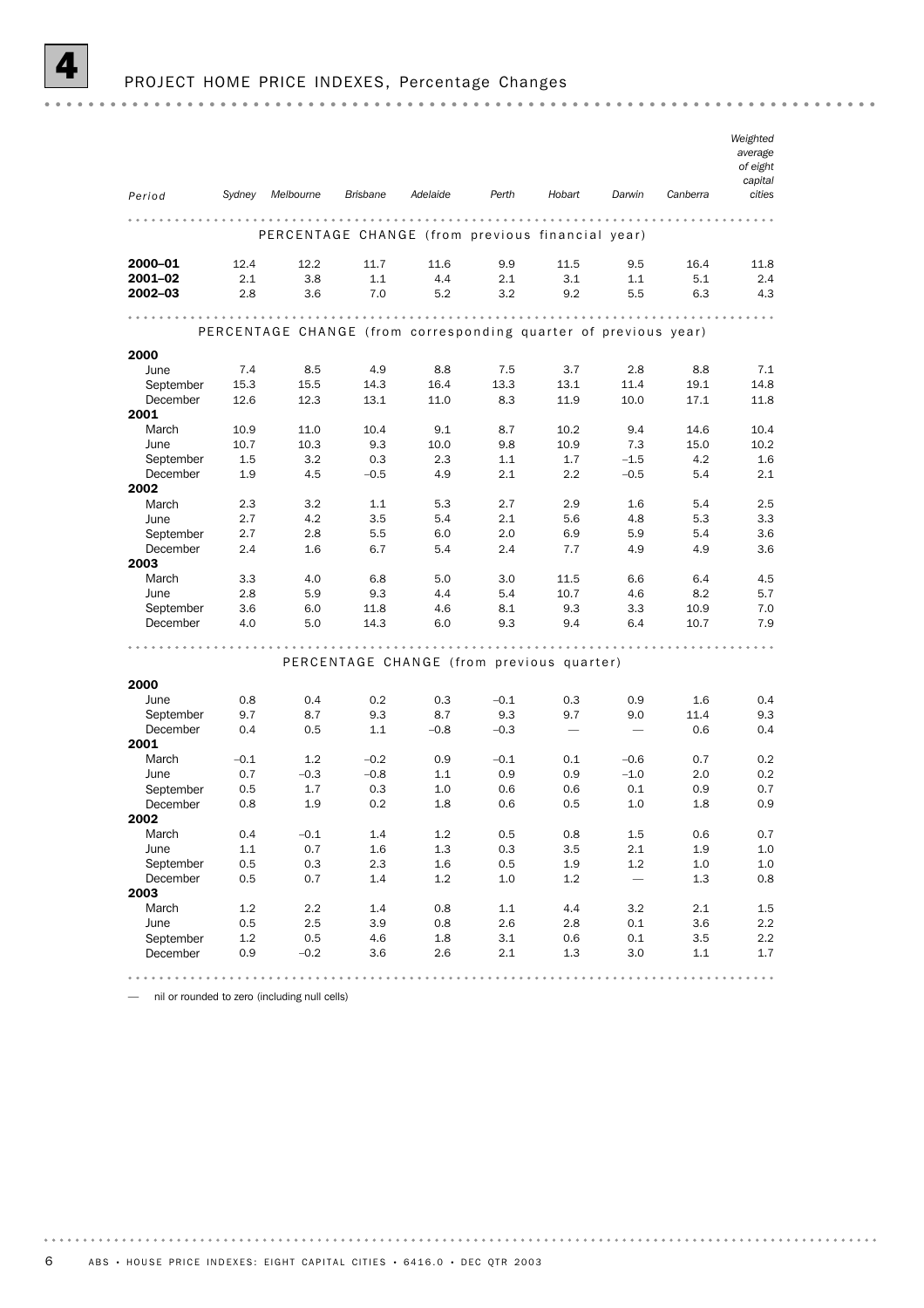|           |             |         |                  |                | National   |
|-----------|-------------|---------|------------------|----------------|------------|
|           |             |         | <b>Materials</b> | Construction   | accounts   |
|           |             |         | used in          | industry total | private    |
|           | Established | Project | house            | hourly rates   | housing    |
| Period    | houses      | homes   | building         | of pay(b)      | investment |
|           |             |         |                  |                |            |
|           |             |         |                  |                |            |
| 2000-01   | 152.8       | 134.9   | 124.4            | 112.9          | 137.7      |
| 2001-02   | 178.0       | 138.1   | 126.0            | 116.6          | 140.6      |
| 2002-03   | 209.9       | 144.1   | 130.5            | 120.6          | 146.2      |
| 2000      |             |         |                  |                |            |
| June      | 147.3       | 122.9   | 125.5            | 109.8          | 125.1      |
| September | 147.1       | 134.3   | 124.5            | 111.5          | 137.5      |
| December  | 150.6       | 134.8   | 124.4            | 112.2          | 137.2      |
| 2001      |             |         |                  |                |            |
| March     | 153.9       | 135.1   | 124.2            | 113.3          | 137.8      |
| June      | 159.4       | 135.4   | 124.4            | 114.4          | 138.1      |
| September | 167.7       | 136.4   | 124.7            | 115.6          | 138.7      |
| December  | 174.0       | 137.6   | 125.2            | 116.3          | 140.1      |
| 2002      |             |         |                  |                |            |
| March     | 180.6       | 138.5   | 126.1            | 117.1          | 141.2      |
| June      | 189.5       | 139.9   | 127.8            | 117.5          | 142.3      |
| September | 196.7       | 141.3   | 128.8            | 119.2          | 143.6      |
| December  | 206.1       | 142.5   | 130.1            | 119.9          | 144.9      |
| 2003      |             |         |                  |                |            |
| March     | 213.1       | 144.7   | 130.9            | 121.4          | 146.7      |
| June      | 223.8       | 147.9   | 132.1            | 122.0          | 149.4      |
| September | 231.3       | 151.2   | 132.9            | 123.8          | 152.5      |
| December  | 245.1       | 153.7   | 133.6            | 124.2          | 155.2      |
|           |             |         |                  |                |            |
|           |             |         |                  |                |            |

(a) Unless otherwise specified, base of each index: 1989-90 = 100.0

(b) Base of index September quarter  $1997 = 100.0$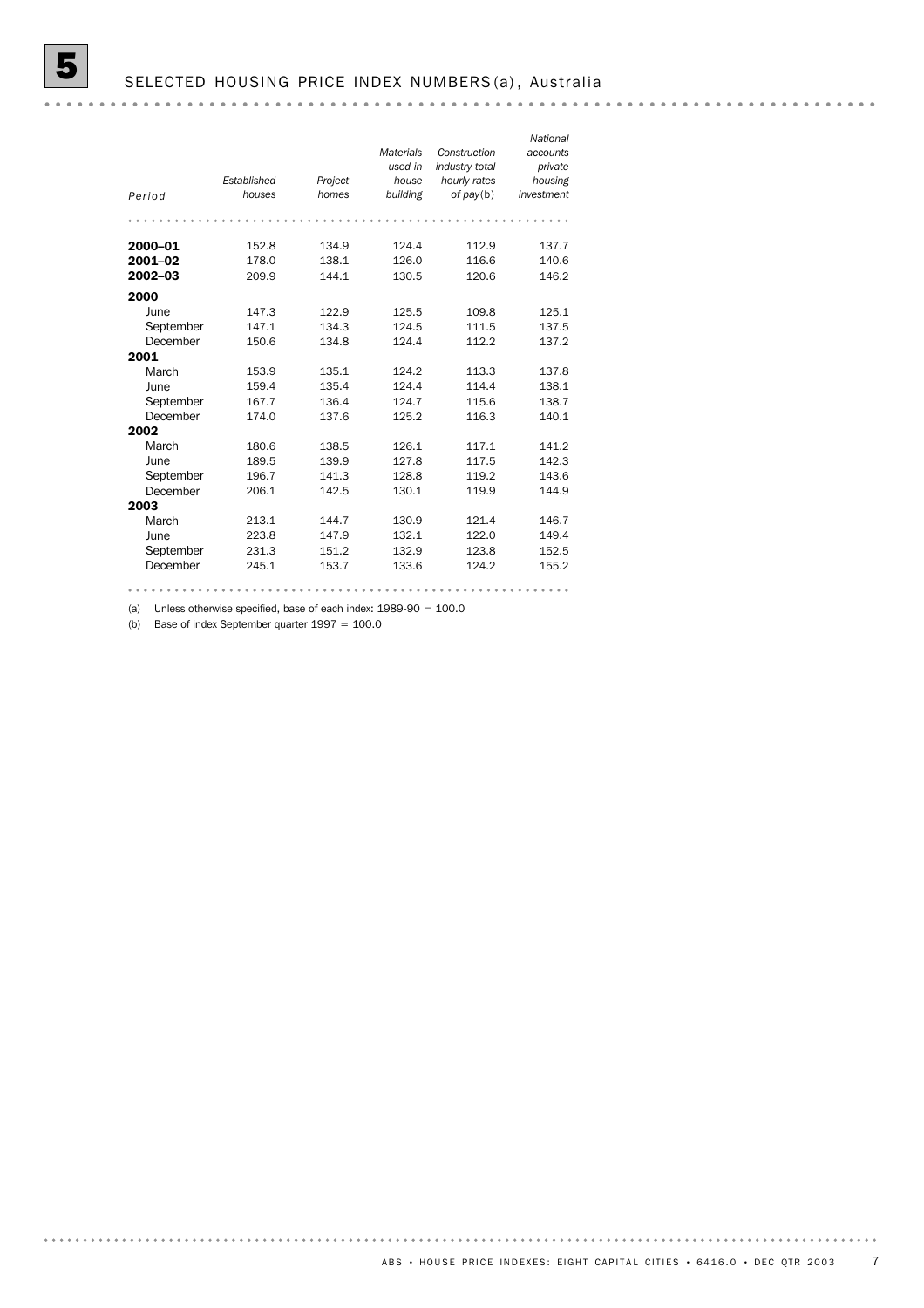*National Construction Materials accounts industry total used in private Established Project house hourly rates housing Period houses homes building investment of pay* PERCENTAGE CHANGE (from previous financial year) **2000–01** 7.4 11.8 1.3 4.3 13.7 **2001–02** 16.5 2.4 1.3 3.3 2.1 **2002–03** 17.9 4.3 3.6 3.4 4.0 PERCENTAGE CHANGE (from corresponding quarter of previous year) 2000 June 9.7 7.1 5.3 3.6 7.5 September 7.5 14.8 3.3 4.4 16.8 December 6.6 11.8 2.4 4.4 14.9 2001 March 6.9 10.4 0.3 4.1 12.7<br>
June 8.2 10.2 -0.9 4.2 10.4 June 8.2 10.2 – 0.9 4.2 10.4 September 14.0 1.6 0.2 3.7 0.9 December 15.5 2.1 0.6 3.7 2.1 2002 March 17.3 2.5 1.5 3.4 2.5 dune 18.9 3.3 2.7 2.7 3.0<br>September 17.3 3.6 3.3 3.1 3.5 dune 18.9 3.3<br>September 17.3 3.6 December 18.4 3.6 3.9 3.1 3.4 2003 March 18.0 4.5 3.8 3.7 3.9 June 18.1 5.7 3.4 3.8 5.0 September 17.6 7.0 3.2 3.9 6.2 December 18.9 7.9 2.7 3.6 7.1 PERCENTAGE CHANGE (from previous quarter) 2000 June 2.4 0.4 1.4 0.9 2.3 September –0.1 9.3 –0.8 1.5 9.9 December 2.4 0.4 –0.1 0.6 –0.2 2001 March 2.2 0.2 – 0.2 1.0 0.4 June 3.6 0.2 0.2 1.0 0.2 September 5.2 0.7 0.2 1.0 0.4 December 3.8 0.9 0.4 0.6 1.0 2002 March 3.8 0.7 0.7 0.7 0.8 June 4.9 1.0 1.3 0.3 0.8 September 3.8 1.0 0.8 1.4 0.9<br>December 4.8 0.8 1.0 0.6 0.9 September 3.8 1.0 0.8 1.4 0.9 2003 March 3.4 1.5 0.6 1.3 1.2 June 5.0 2.2 0.9 0.5 1.8 September 3.4 2.2 0.6 1.5 2.1 December 6.0 1.7 0.5 0.3 1.8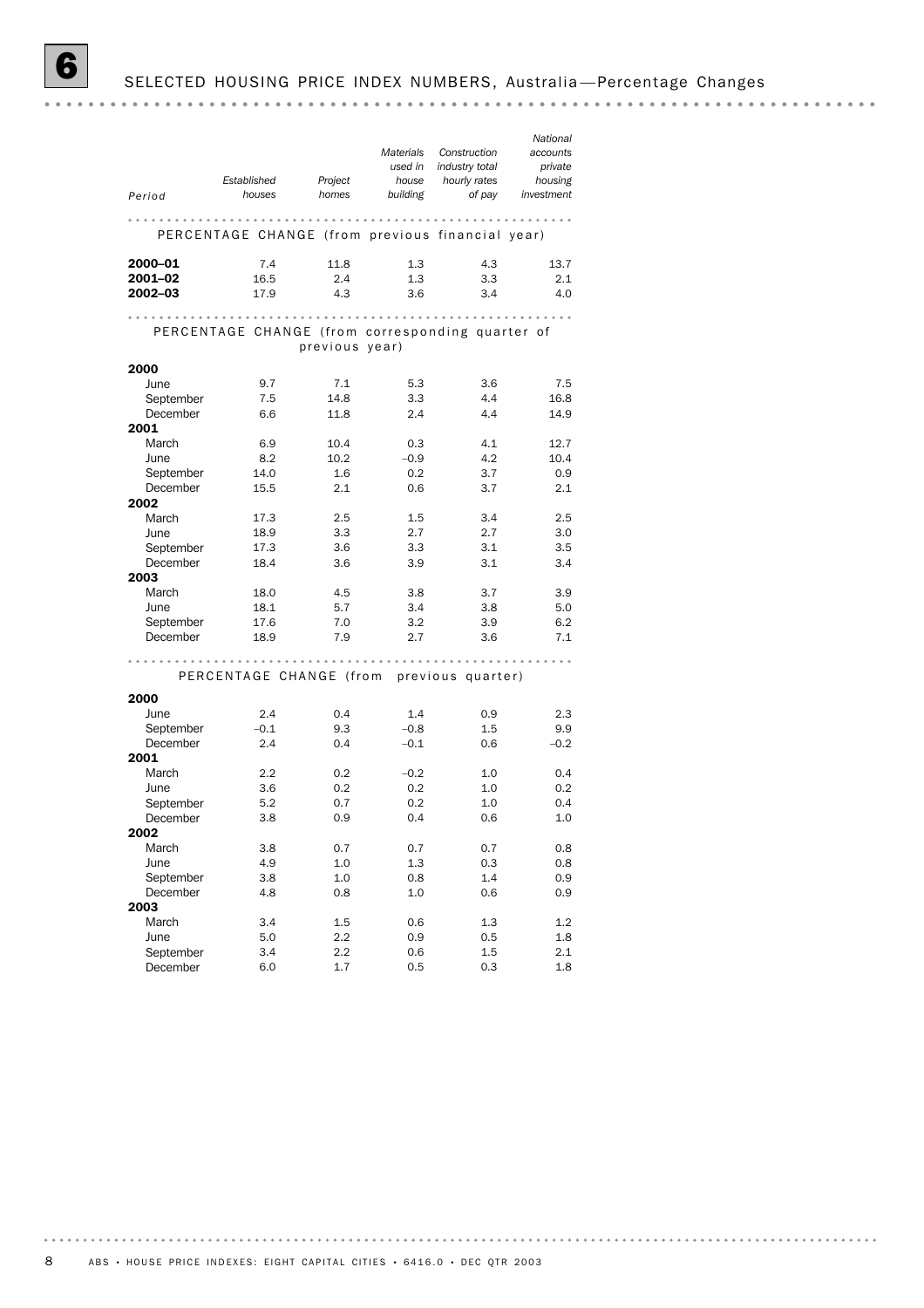#### EXPLANATORY NOTES

| INTRODUCTION                      | This publication provides estimates of changes in house prices for each of the eight<br>1<br>capital cities of Australia. The information is presented in the form of price indexes<br>constructed separately for Established Houses and for Project Homes (see below for<br>definitions). It is calculated on the reference base $1989-90 = 100.0$ for the eight capital<br>cities. The capital city indexes measure price movements over time in each city<br>individually. They do not measure differences in price levels between cities.                                                                                                                                                                                                                               |
|-----------------------------------|-----------------------------------------------------------------------------------------------------------------------------------------------------------------------------------------------------------------------------------------------------------------------------------------------------------------------------------------------------------------------------------------------------------------------------------------------------------------------------------------------------------------------------------------------------------------------------------------------------------------------------------------------------------------------------------------------------------------------------------------------------------------------------|
|                                   | The index for Project Homes is compiled by the ABS for use in calculating the House<br>2<br>purchase expenditure class of the Consumer Price Index (CPI). The index for Established<br>Houses, while not contributing to the CPI, is compiled and published along with the<br>Project Homes index in recognition of the widespread interest in information specifically<br>relating to housing.                                                                                                                                                                                                                                                                                                                                                                             |
|                                   | <b>3</b> To assist in the analysis of housing price movements at the national level, Australian<br>series have also been compiled and are presented in tables 5 and 6 along with series for<br>prices of building materials, construction industry hourly rates of pay and private<br>housing investment (from the Australian National Accounts). For information on the<br>derivation of series in these tables see paragraph 13.                                                                                                                                                                                                                                                                                                                                          |
| DEFINITIONS<br>Established houses | Detached residential dwellings on their own block of land regardless of age (i.e.<br>4<br>including new houses sold as a house/land package as well as second-hand houses).<br>Price changes therefore relate to changes in the total price of dwelling and land.                                                                                                                                                                                                                                                                                                                                                                                                                                                                                                           |
| Project homes                     | Dwellings available for construction on a client's block of land. Price changes<br>5<br>therefore relate only to the price of the dwelling (excluding land).                                                                                                                                                                                                                                                                                                                                                                                                                                                                                                                                                                                                                |
| PRICE INDEXES                     | A price index is concerned with measuring pure price change—that is, it is<br>6<br>concerned with isolating and measuring that element of price change which is not<br>brought about by any change to either the quantity or the quality of the goods or<br>services for which the index is required.                                                                                                                                                                                                                                                                                                                                                                                                                                                                       |
|                                   | The techniques used to construct a price index for project homes are similar to those<br>7<br>used for most other goods. A representative sample of project home models is selected<br>in each city, prices obtained each quarter and the price movements for each model<br>weighted together. Constant quality is preserved by calculating price movements on a<br>matched sample basis (i.e. the price movements between adjacent quarters are based on<br>the same models in each quarter). If the specification of an individual model changes<br>substantially or a price is unable to be obtained then that model is excluded from the<br>calculation of price movement. Adjustments are made to raw prices to compensate for<br>any minor changes in specifications. |
|                                   | The construction of a price index for established houses, on the other hand, poses a<br>8<br>number of problems. First, in addition to the physical characteristics of a dwelling (such<br>as outer-wall construction, total overall size and number of rooms) its geographical<br>location is a significant component of quality. Second, the only price data available<br>relates to sales that have actually taken place during each quarter. Movements in the<br>average price derived from total sales data in each period would not provide a measure<br>of pure price change as the measure would be influenced by compositional changes (i.e.<br>the prices from one period to the next would relate to houses of different quality).                               |
|                                   | In order to minimise the effects of compositional change on these indexes, the raw<br>9<br>sales data is stratified by geographic area. In addition, within each geographic area, any<br>properties with unusually low or high sale prices in the quarter are excluded. The overall<br>movement of the index is calculated from a weighted average of the average price of<br>each stratum.                                                                                                                                                                                                                                                                                                                                                                                 |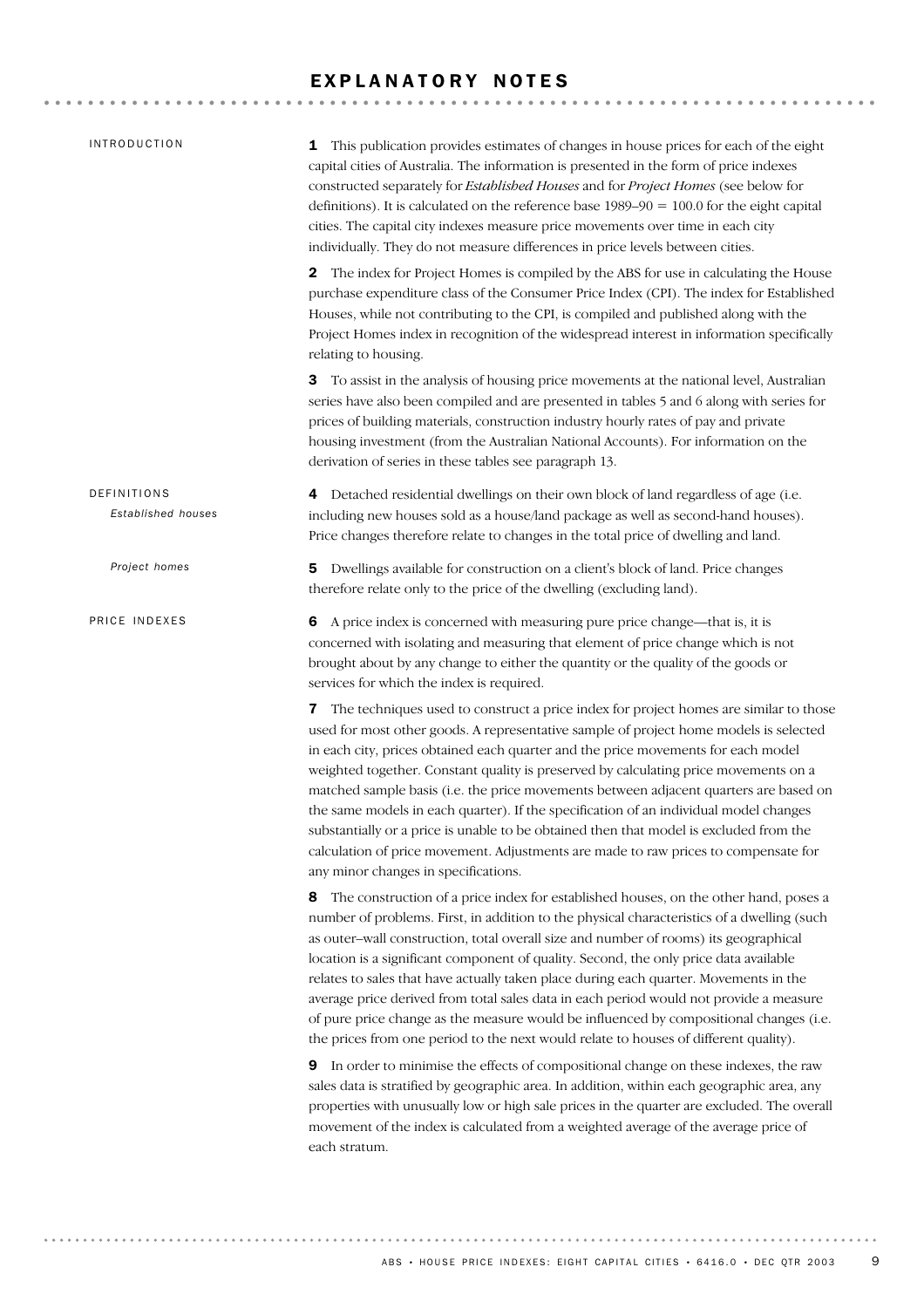#### E X P L A N A T O R Y N O T E S *continued*

| PRICE INDEXES continued                   | <b>10</b> Price information for project homes is obtained each month from a sample of<br>project home builders in each capital city. Sale prices of established houses are obtained<br>from real estate organisations and government agencies and relate to actual sales<br>transacted during the quarter.                                                                                                                                                                                                                                                                                                                                                                                                                                                                                                                                                                                                                                                                                                                                                                                                                                                                                                                                                                                                                                                                                                                                                                                                                                                                                                                                                                                                                                                                                                                                                                                                                                                                                                                                                                                                                                                                                                                                                                                                                                                                                                                                                                                                                                                                                                                                                                                                                                                                                       |
|-------------------------------------------|--------------------------------------------------------------------------------------------------------------------------------------------------------------------------------------------------------------------------------------------------------------------------------------------------------------------------------------------------------------------------------------------------------------------------------------------------------------------------------------------------------------------------------------------------------------------------------------------------------------------------------------------------------------------------------------------------------------------------------------------------------------------------------------------------------------------------------------------------------------------------------------------------------------------------------------------------------------------------------------------------------------------------------------------------------------------------------------------------------------------------------------------------------------------------------------------------------------------------------------------------------------------------------------------------------------------------------------------------------------------------------------------------------------------------------------------------------------------------------------------------------------------------------------------------------------------------------------------------------------------------------------------------------------------------------------------------------------------------------------------------------------------------------------------------------------------------------------------------------------------------------------------------------------------------------------------------------------------------------------------------------------------------------------------------------------------------------------------------------------------------------------------------------------------------------------------------------------------------------------------------------------------------------------------------------------------------------------------------------------------------------------------------------------------------------------------------------------------------------------------------------------------------------------------------------------------------------------------------------------------------------------------------------------------------------------------------------------------------------------------------------------------------------------------------|
| LIMITATIONS OF HOUSE<br>PRICE INDEXES     | 11 The reliability of each index is largely dependent upon the availability of sufficient<br>pricing information each quarter. While not a problem for project homes, difficulties are<br>sometimes encountered when compiling the indexes for established houses as the<br>number of price observations available depends on market activity in each quarter. This<br>is most apparent in the established house price indexes for the smaller States and<br>Territories.                                                                                                                                                                                                                                                                                                                                                                                                                                                                                                                                                                                                                                                                                                                                                                                                                                                                                                                                                                                                                                                                                                                                                                                                                                                                                                                                                                                                                                                                                                                                                                                                                                                                                                                                                                                                                                                                                                                                                                                                                                                                                                                                                                                                                                                                                                                        |
|                                           | 12 The series most affected by limited market scope is the Darwin established house<br>price index. Rather than suppress publication, the series is included here because it is<br>believed that the long term trend is reliable. However, because of limitations in the<br>reliability of individual quarter to quarter movement, users are advised to exercise due<br>caution when analysing such movements.                                                                                                                                                                                                                                                                                                                                                                                                                                                                                                                                                                                                                                                                                                                                                                                                                                                                                                                                                                                                                                                                                                                                                                                                                                                                                                                                                                                                                                                                                                                                                                                                                                                                                                                                                                                                                                                                                                                                                                                                                                                                                                                                                                                                                                                                                                                                                                                   |
| NATIONAL HOUSE PRICE AND<br>OTHER INDEXES | These series are presented to facilitate analysis of price movements at a national<br>13<br>level. Although coverage is not, in all cases, strictly national, this is not believed to<br>significantly impair their usefulness. The derivation or source of each series is as follows:<br>Established houses: This series is derived by weighting together the indexes for each<br>of the eight capital cities according to the value of secured finance commitments<br>to individuals in each of the States and Territories for the purchase of newly<br>erected and established houses in 1985-86 until June quarter 1996, and thereafter<br>commitments in 1994-95. The source of weighting information is unpublished<br>data from the ABS survey of Housing Finance for Owner Occupation.<br>Project homes: This series is derived by weighting together the indexes for each of<br>the eight capital cities according to the value of secured finance commitments to<br>individuals in each of the States and Territories for the construction of houses in<br>1985-86 until June quarter 1996, and thereafter commitments in 1994-95. The<br>source of weighting information is unpublished data from the ABS survey of<br>Housing Finance for Owner Occupation. Although the capital city price indexes for<br>project homes are compiled for use in calculating the House purchase<br>expenditure class of the CPI, price movements exhibited in the respective series at<br>the national level are not directly comparable. The weighting pattern used in the<br>CPI House purchase index differs from that described above for project homes<br>index. The weights used for CPI purposes relate to the net acquisition of dwellings<br>(excluding land) by private households in each of the eight capital cities (i.e. they<br>include dwellings acquired from the government and business sectors, alterations<br>and additions to existing dwellings and are capital city specific).<br>Materials used in house building: The series included here is that published for the<br>weighted average of the six State capital cities in Producer Price Indexes,<br>Australia (cat. no. 6427.0).<br>Construction industry total hourly rates of pay: The series included here is that<br>published for the construction industry total hourly rates of pay excluding<br>bonuses, private and public, in Wage Cost Index, Australia (cat. no. 6345.0).<br>Private Housing Investment: This series is the annually-reweighted chain Laspeyres<br>price index for private capital expenditure (houses), as used (but not separately<br>published) in Australian National Accounts: National Income, Expenditure and<br><i>Product</i> (cat. no. 5206.0), referenced to $1989-90 = 100.0$ . |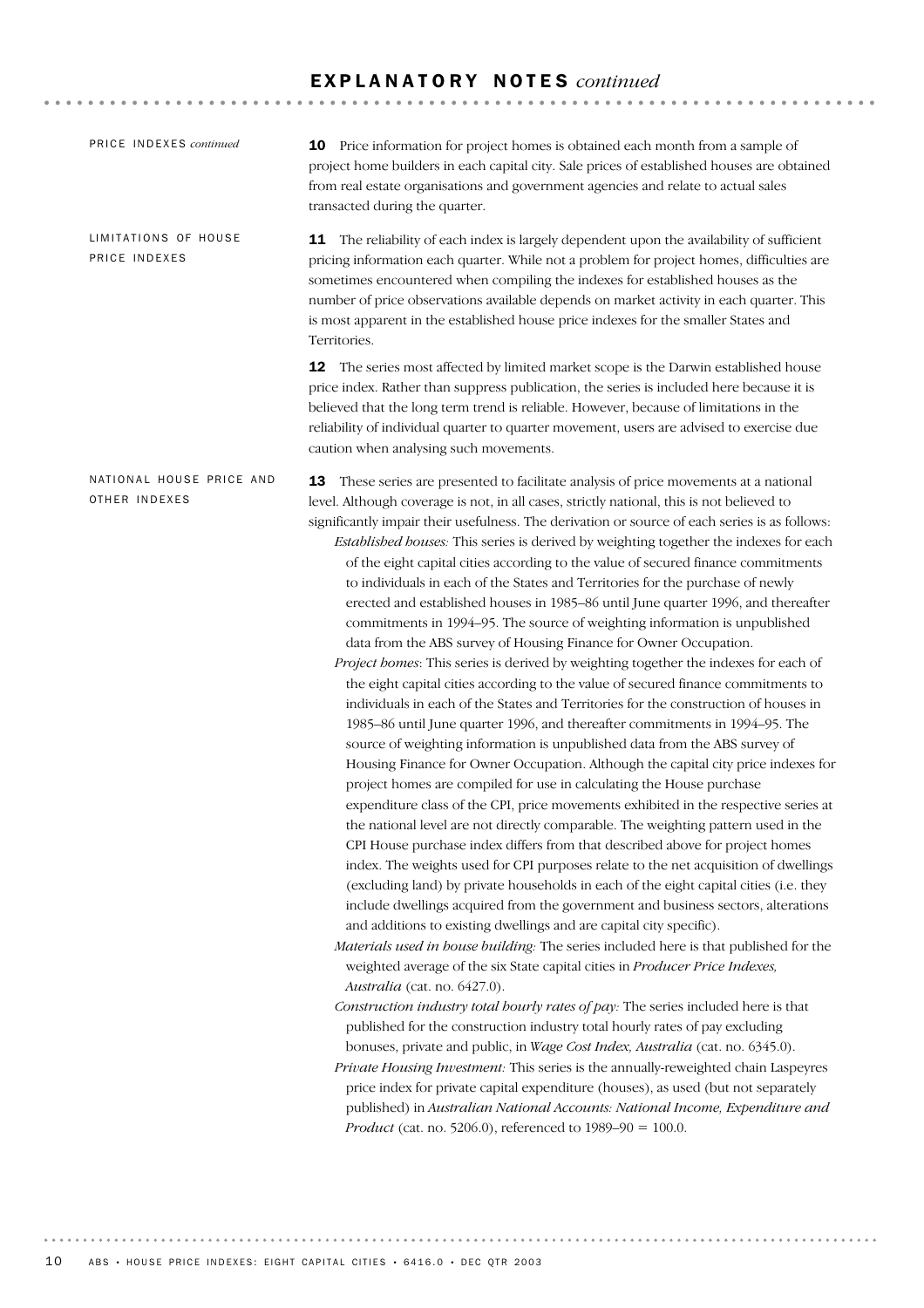#### E X P L A N A T O R Y N O T E S *continued*

ANALYSIS OF CHANGES IN IN DEX NUMBERS

14 Each of the indexes presented in this publication are calculated on a quarterly basis with a reference base of 1989–90=100.0, except for Construction industry total hourly rates of pay, which has a reference base of September quarter 1997 = 100.0. In compiling these indexes quarterly, the objective is to measure the change between average price levels during one quarter and average price levels during the next quarter.

15 Index numbers are also presented for financial years where the index numbers for financial years are simple (arithmetic) averages of the quarterly index numbers. Index numbers for calendar years may be derived in the same way.

16 Movements in indexes from one period to another can be expressed either as changes in index points or as percentage changes. The following example illustrates the method of calculating index points changes and percentage changes between any two periods:

Established houses: Sydney index numbers—

December Quarter 2003 265.9 (see Table 1)

less September Quarter 2003 252.5 (see Table1)

Change in index points: 13.4

Percentage Change =  $\frac{13.4}{252.5} \times 100 = 5.3\%$ 

**17** In this publication, percentage changes are calculated to illustrate three different kinds of movements in index numbers:

- ! movements between consecutive financial years (change between average price levels during one financial year and average price levels during the next financial year)
- ! movements between corresponding quarters of consecutive years
- $\blacksquare$  movements between consecutive quarters.

RELATED PUBLICATIONS

18 Users may also wish to refer to the following publications which are available on request:

- ! *Australian National Accounts: National Income, Expenditure and Product*, cat. no. 5206.0—issued quarterly
- ! *Building Activity, Australia*, cat. no. 8752.0—issued quarterly
- ! *Building Approvals, Australia*, cat. no. 8731.0—issued monthly
- ! *Consumer Price Index Australia*, cat. no. 6401.0—issued quarterly
- ! *Housing Finance for Owner Occupation, Australia*, cat. no. 5609.0—issued monthly
- ! *Producer Price Indexes, Australia*, cat. no. 6427.0—issued quarterly.

19 Current publications and other products by the ABS are listed in the *Catalogue of Publications and Products* (cat. no. 1101.0). The Catalogue is available from any ABS office or the ABS web site <http://www.abs.gov.au>. The ABS also issues a daily Release Advice on the web site which details products to be released in the week ahead.